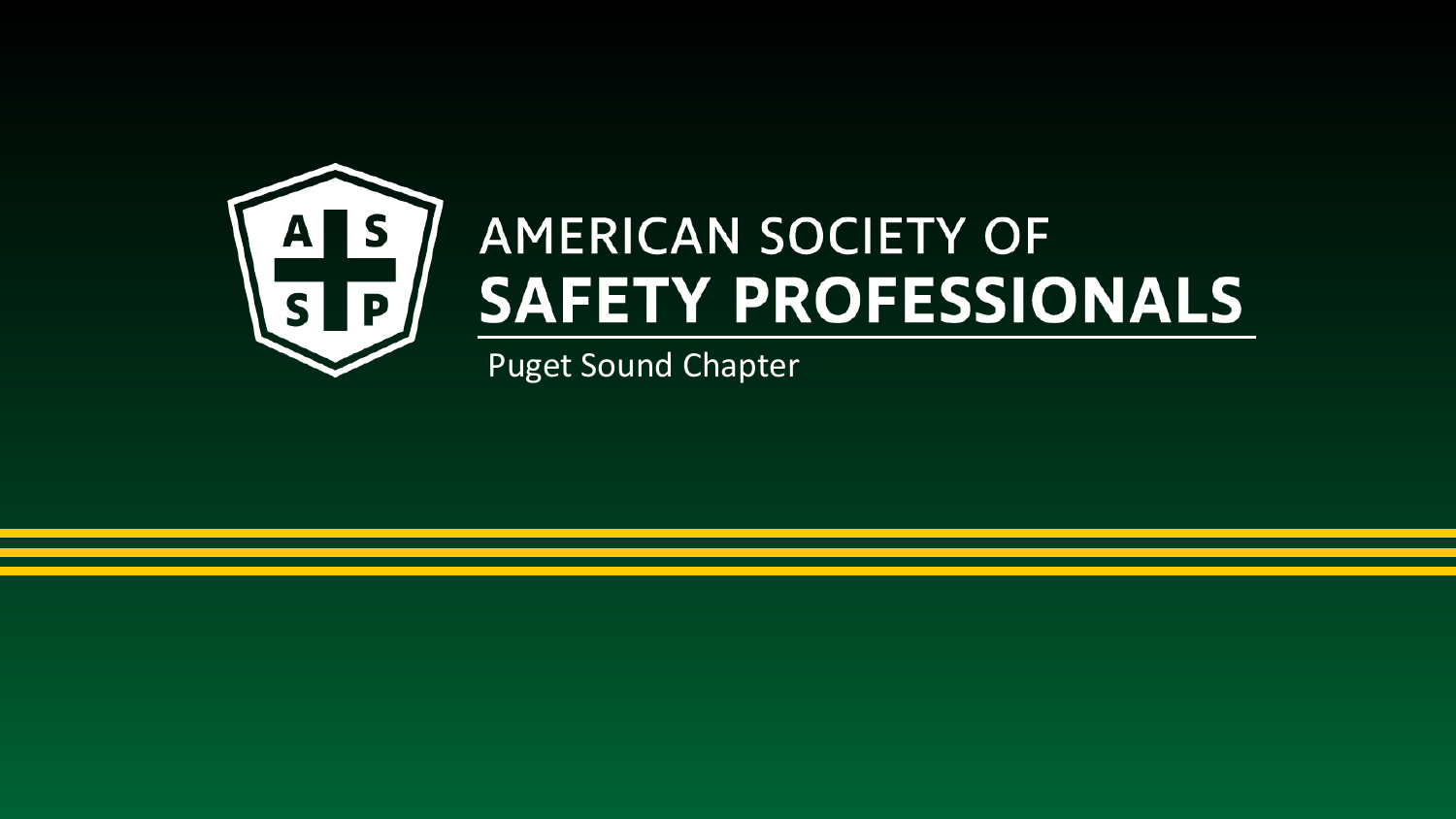# How to Prepare a Conference Presentation Package

#### Insights from a Planning Committee Member

October 20, 2021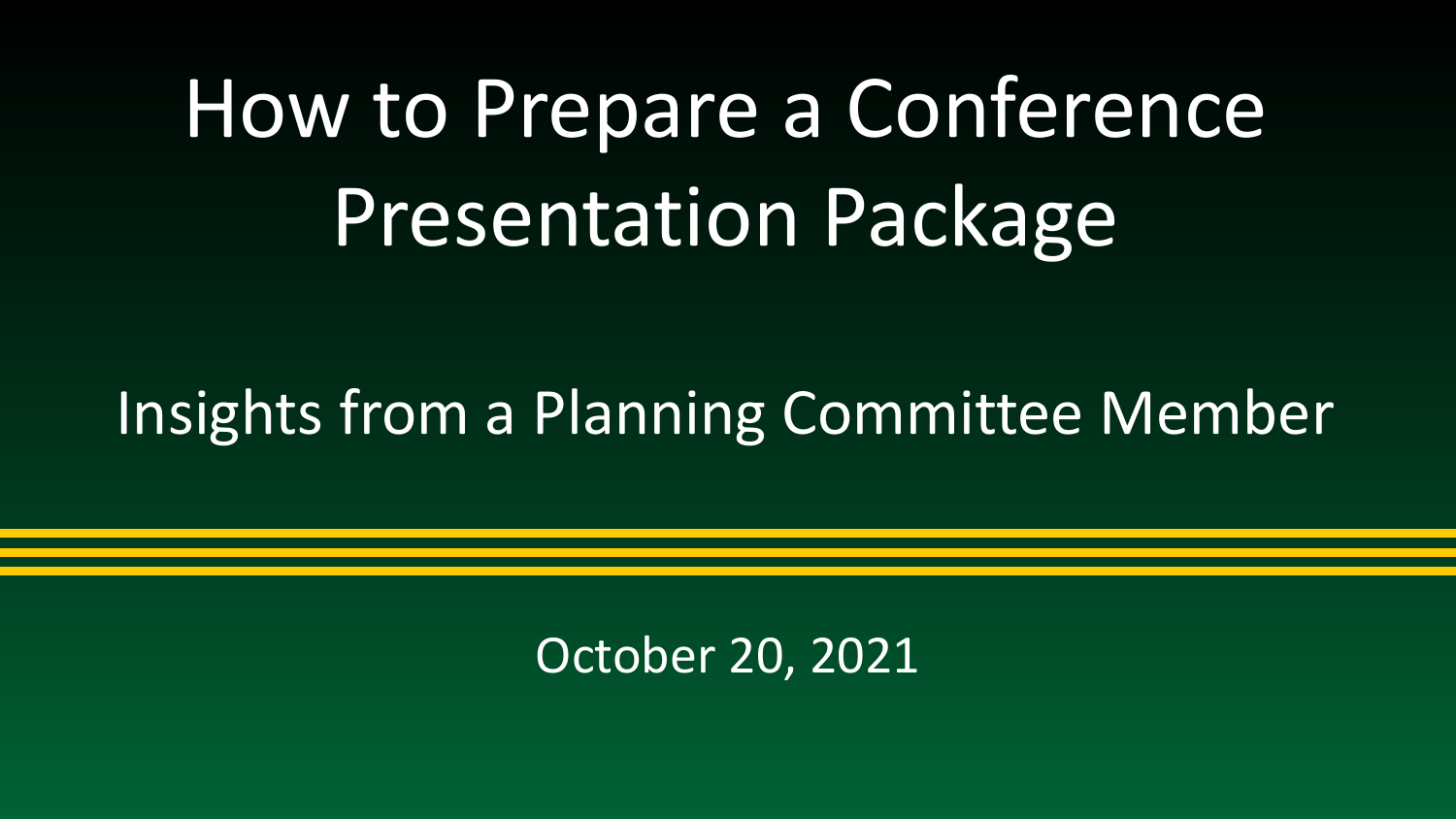#### **Session Overview**

- **Learn key characteristics of successful technical proposals for conference calls for submissions**
- **Learn insights regarding submissions that go beyond technical content**
- **Be provided an opportunity to engage in dialogue to address personal concerns not addressed in the prepared materials**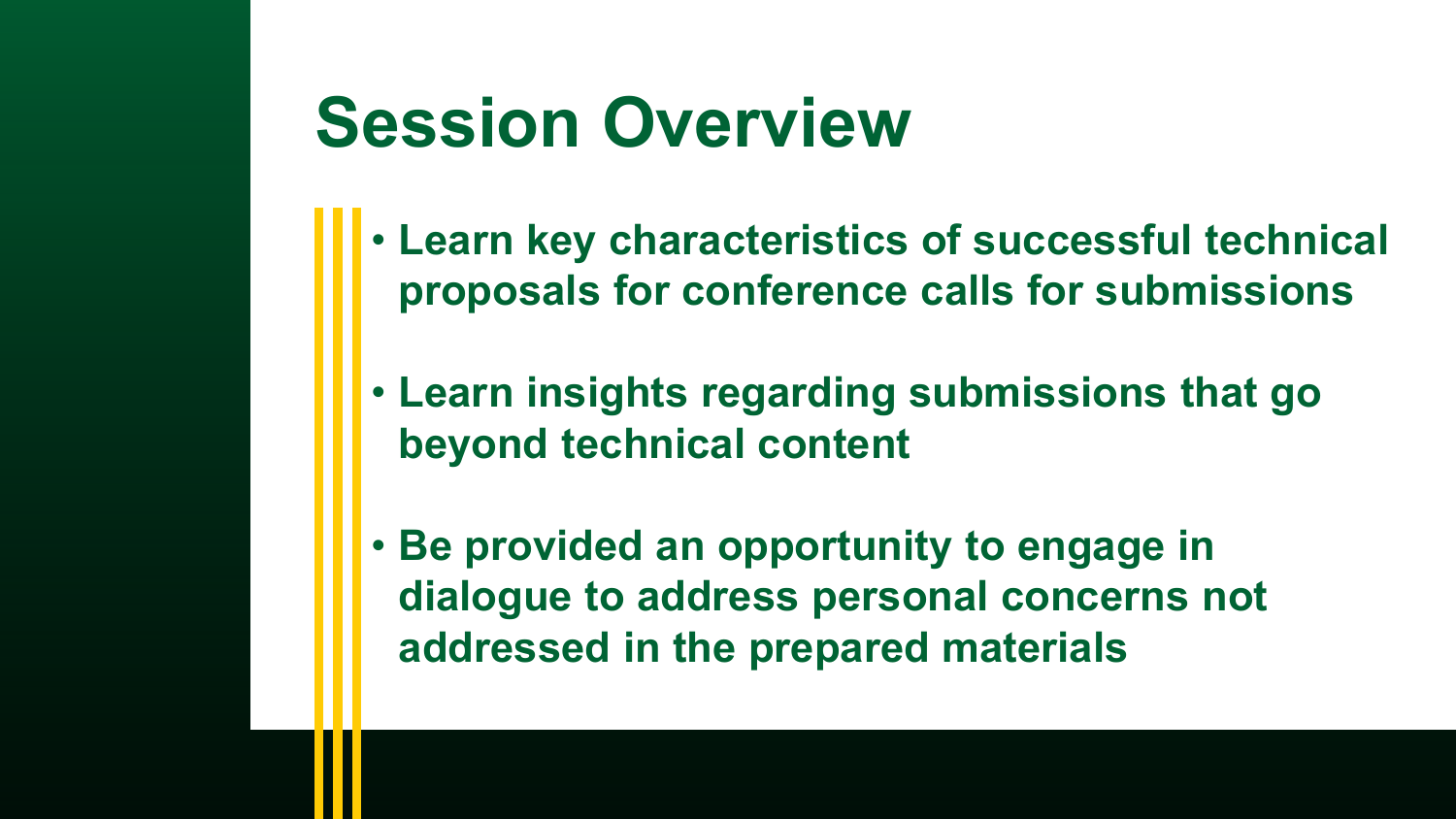# **Common Conference Objectives**

- **Identify key and emerging EHS issues**
- **Expand attendee knowledge and competencies**
- **Prepare for the challenges in the EHS fields**
- **Engage in professional discourse**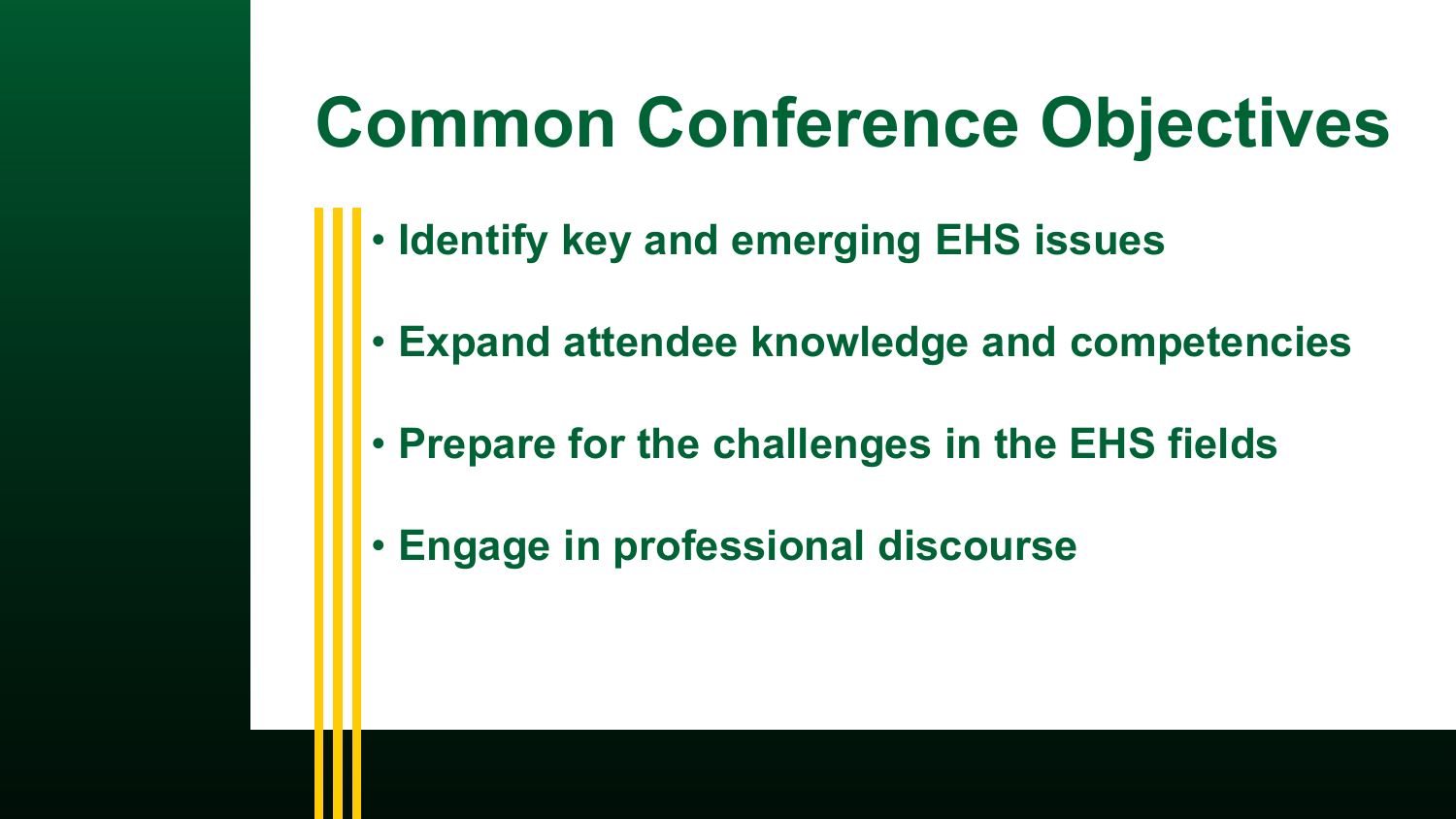#### **Call for Presenters**

- **Professional Society and Association Websites**
- **Professional Society and Association Journals**
- **E-mail Subscriptions and Pushes**
- **Social Media**
- **Word of Mouth**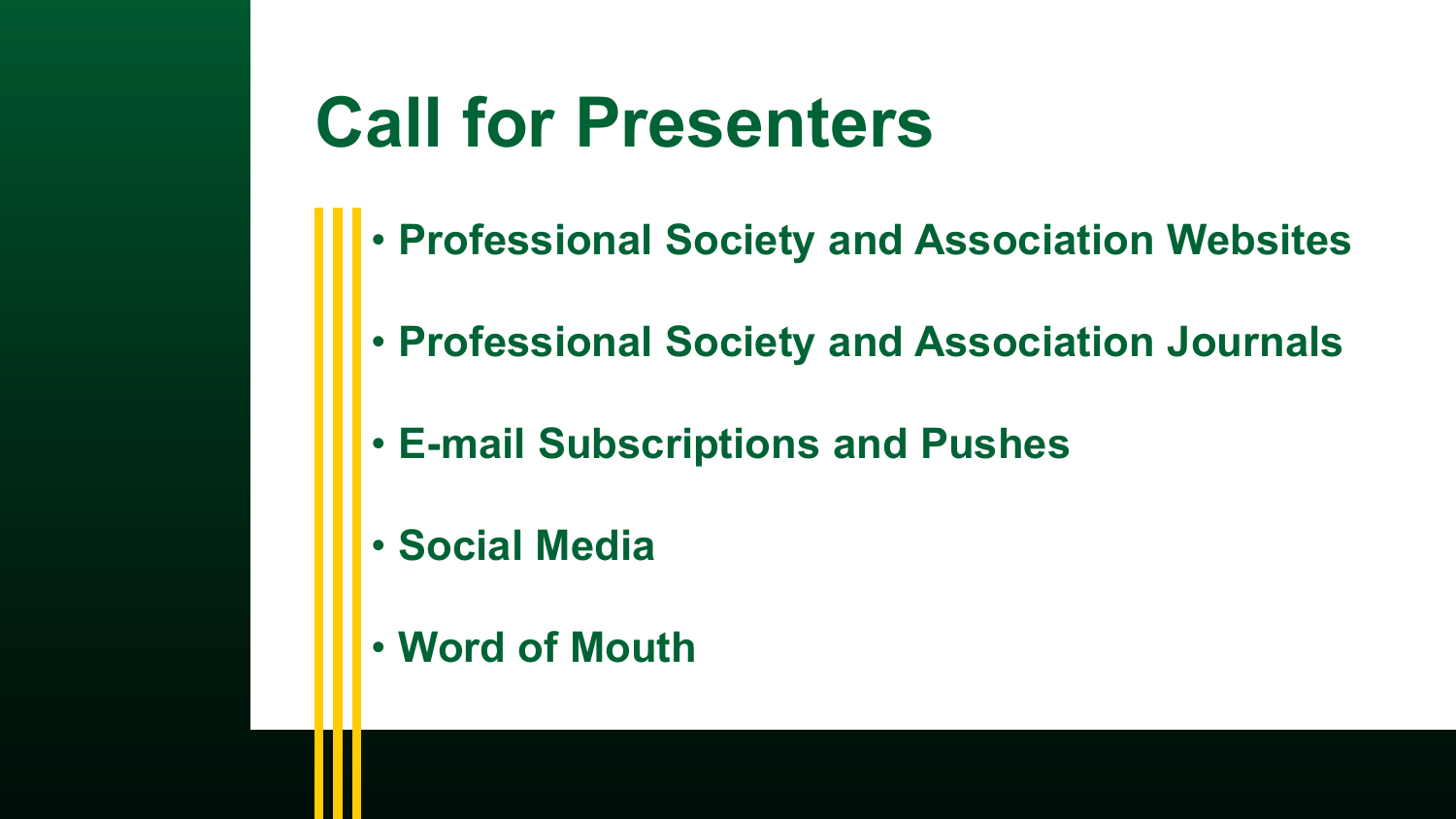#### **Submission Specifics**

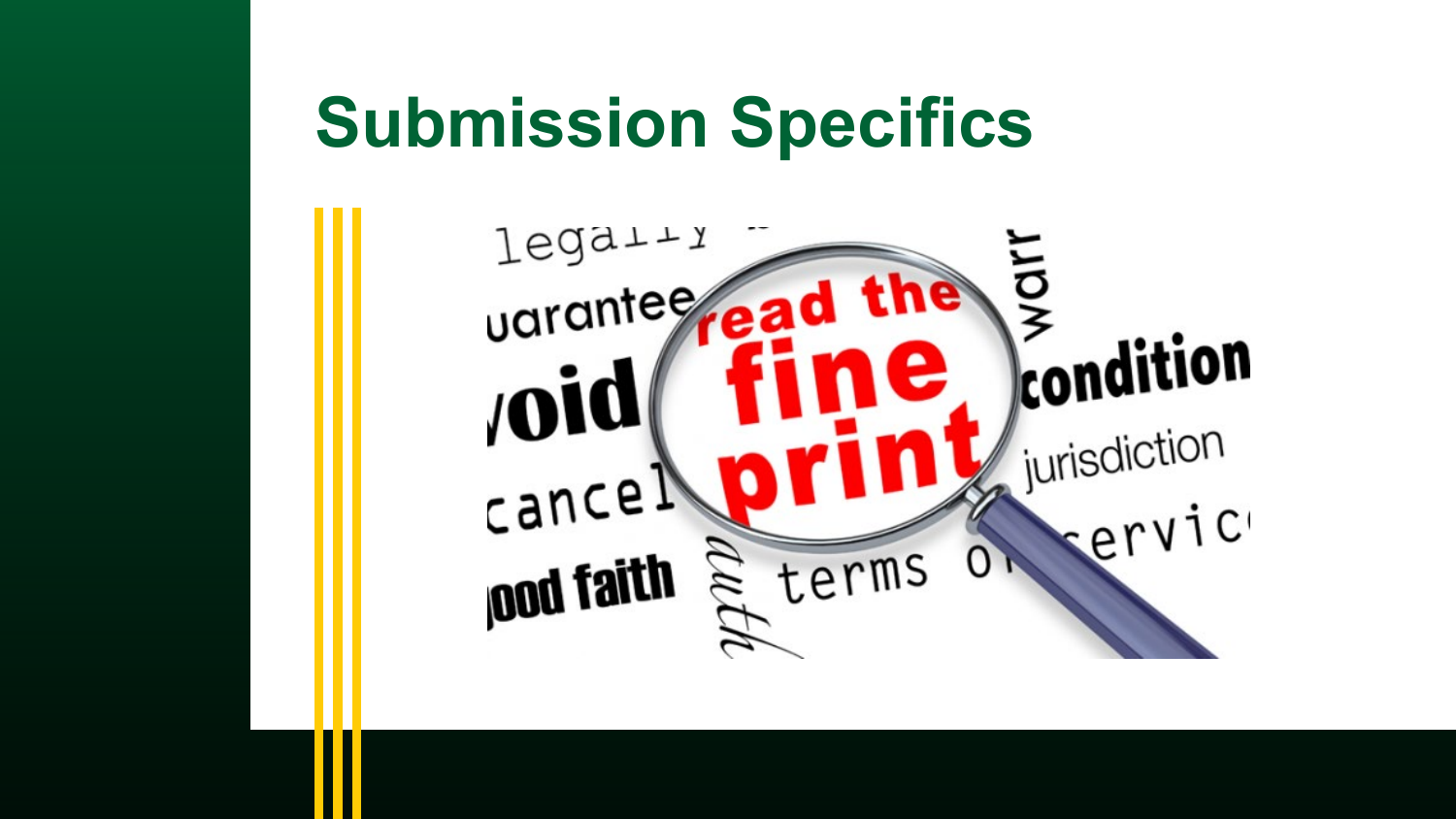#### **Proposal Details – Basics**

- **Be specific, accurate and thorough**
- **Communicate using plain language**
- **Spell and grammar check**
- **Proofread for clarity and logical train of thought**
- **Solutions not sales**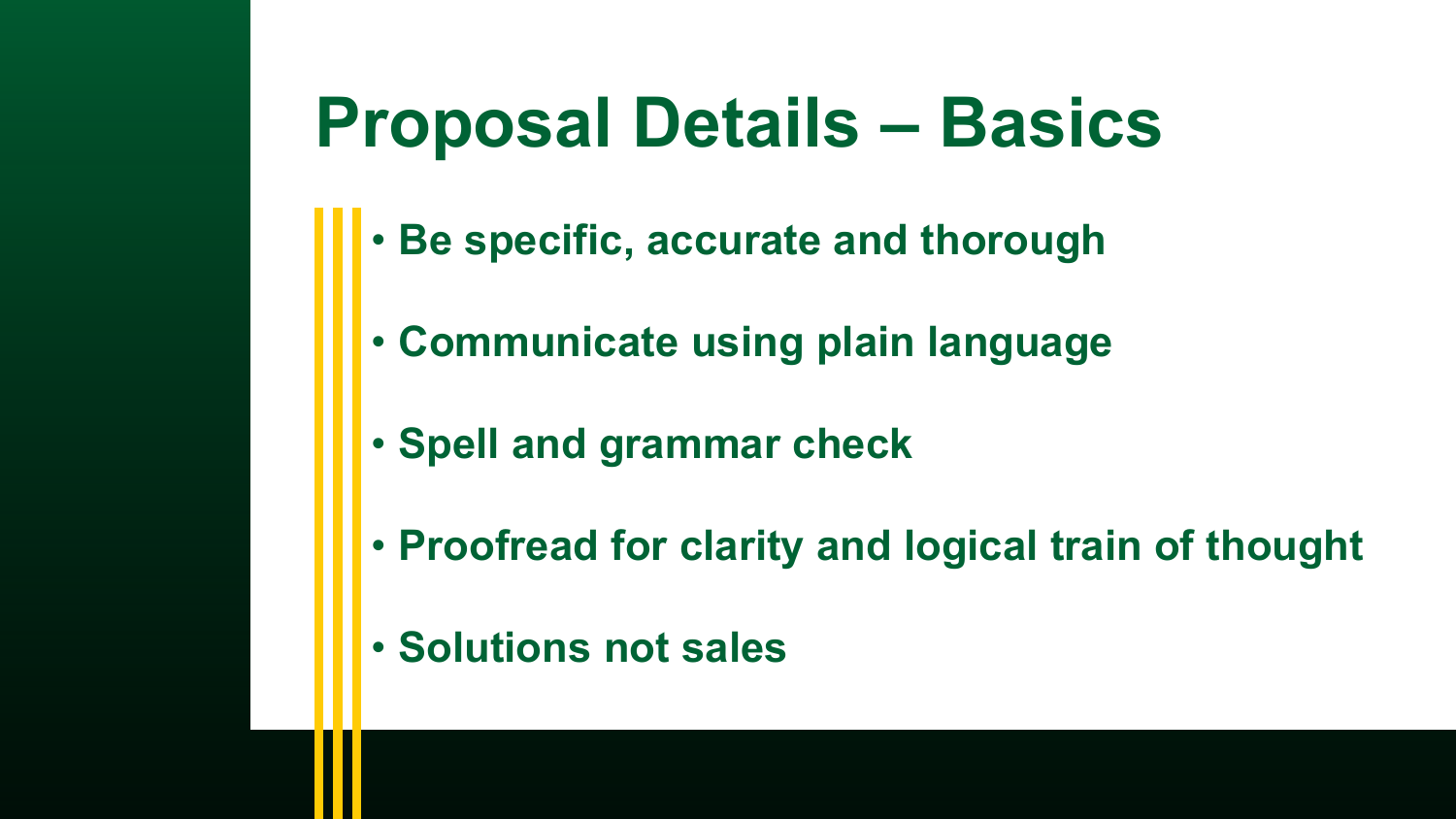## **Proposal Details – More Basics**

- **Meet the deadline**
- **Understand technical/technology requirements**
- **Ensure the submission is complete**
- **Align with requested presentation duration**
- **Be professional**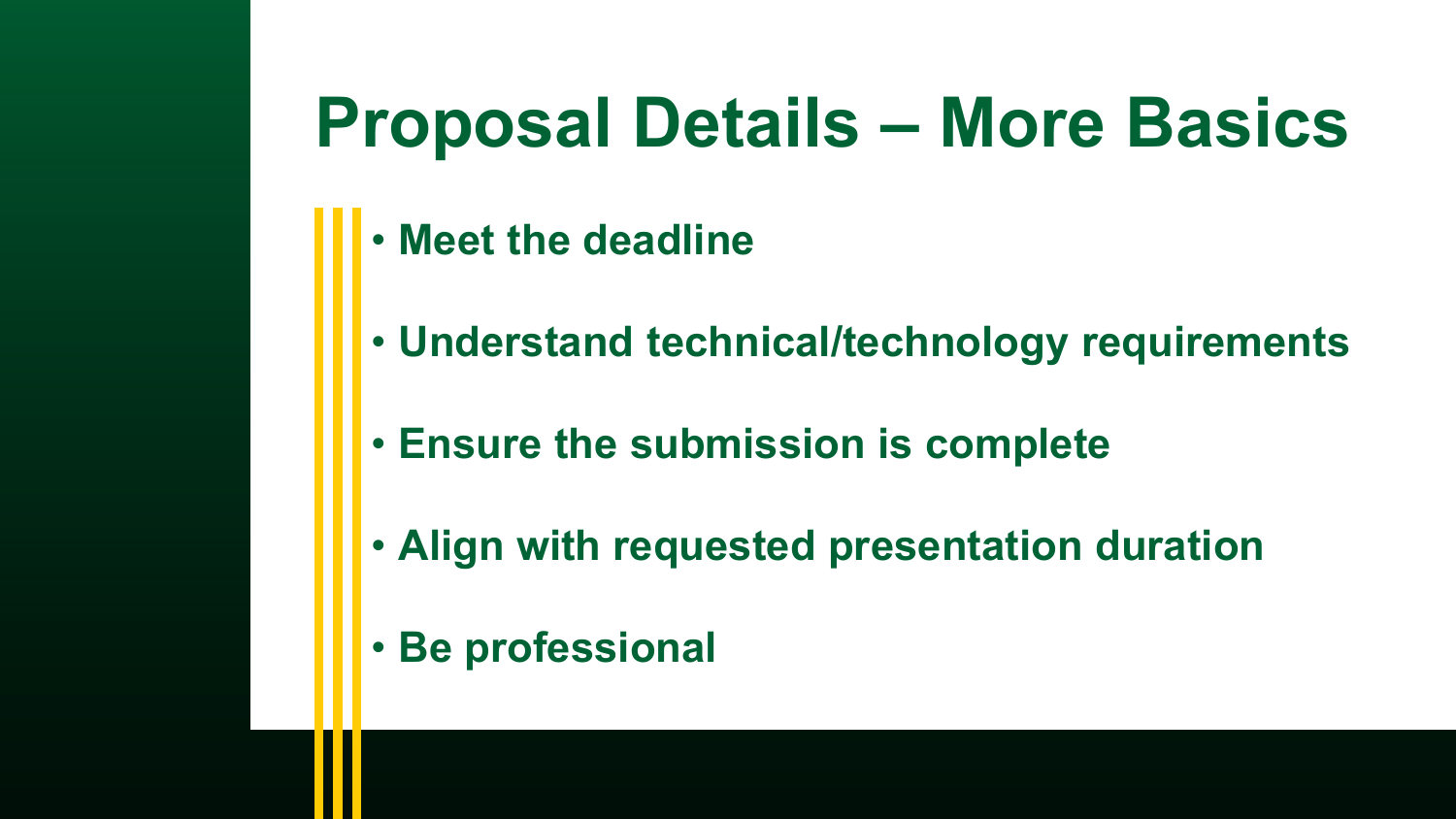## **Proposal Details – MORE Basics**

- **Use the word space allowed**
- **Provide requested number of requirements**
- **Select a clear session title!**
- **Verify topic relevance**
- **Ensure biographical information is complete**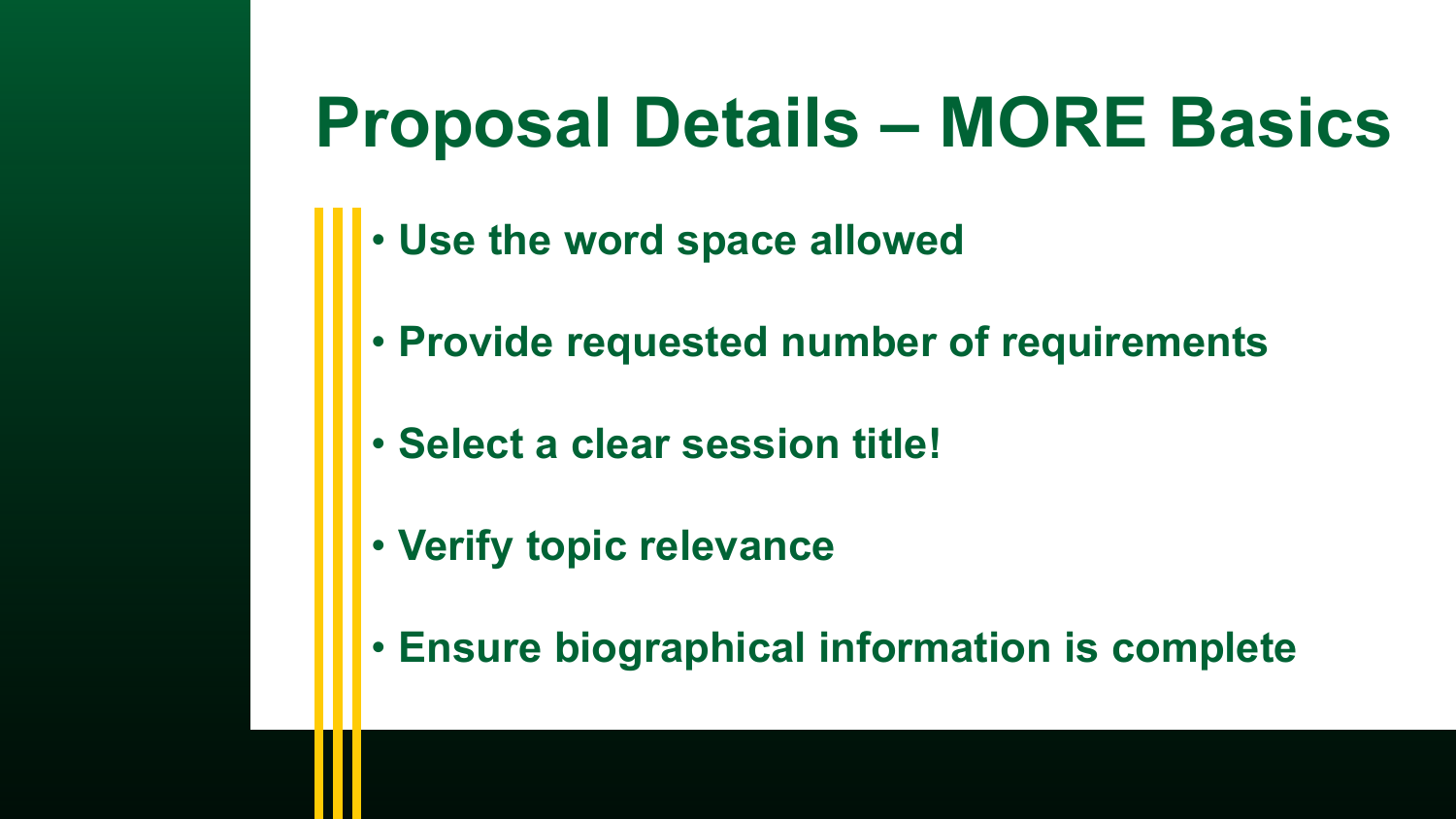#### **Proposal Details – Content**

- **Presentation Description – be specific**
- **Learning Outcomes – provide required quantity**
- **Topic Relevance – verify against announcement**
- **Speaking Experience – be specific and thorough**
- **Experience Level – accurately assess audience**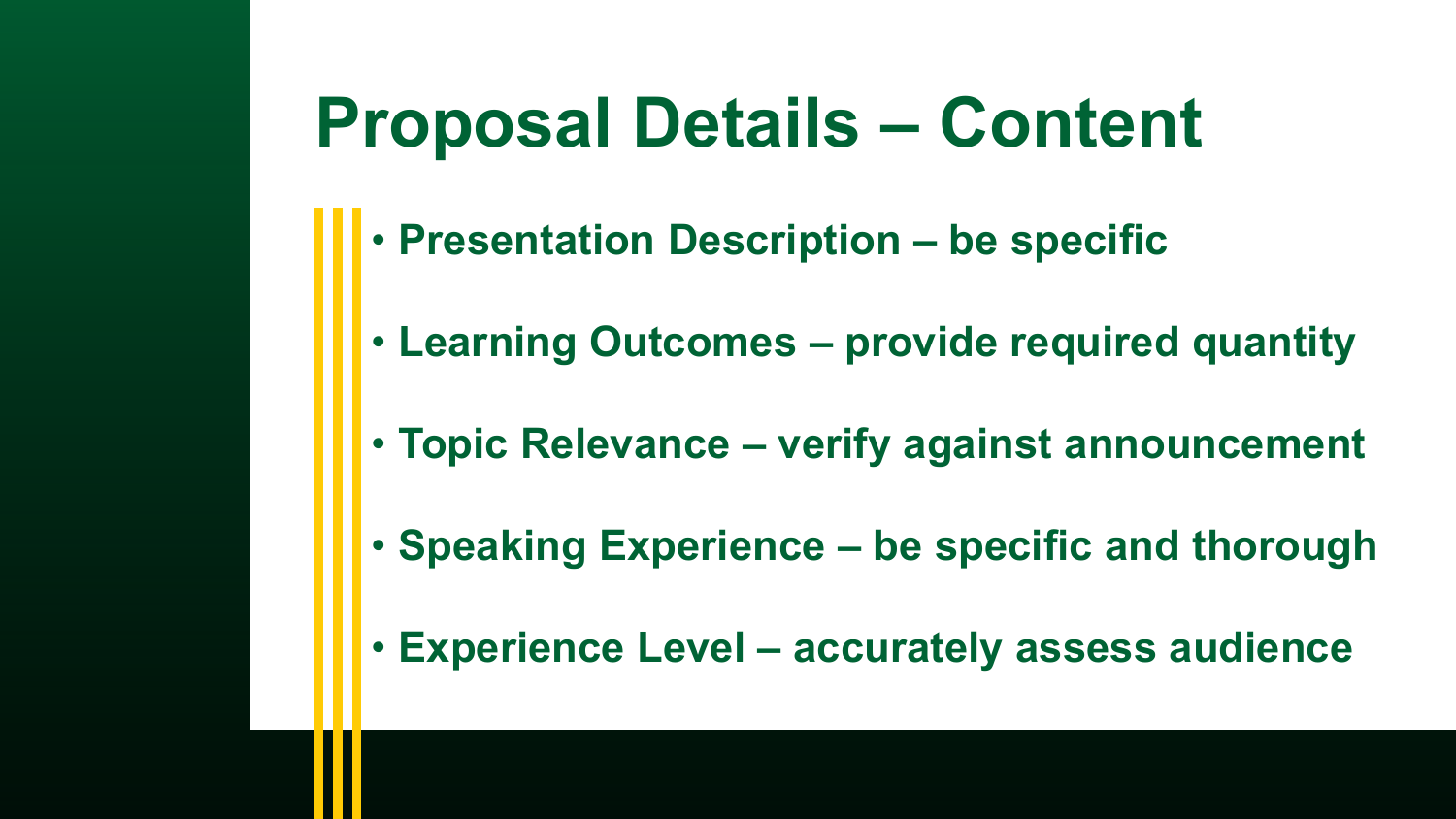## **Proposal Details - "Bonus Points"**

- **Cutting Edge, Advanced, Research-based**
- **Innovative concept, procedure or application**
- **Case Studies or Lessons Learned Cited**
- **Avoid repeated or repackaged topics**
- **Presenter prior ratings and success**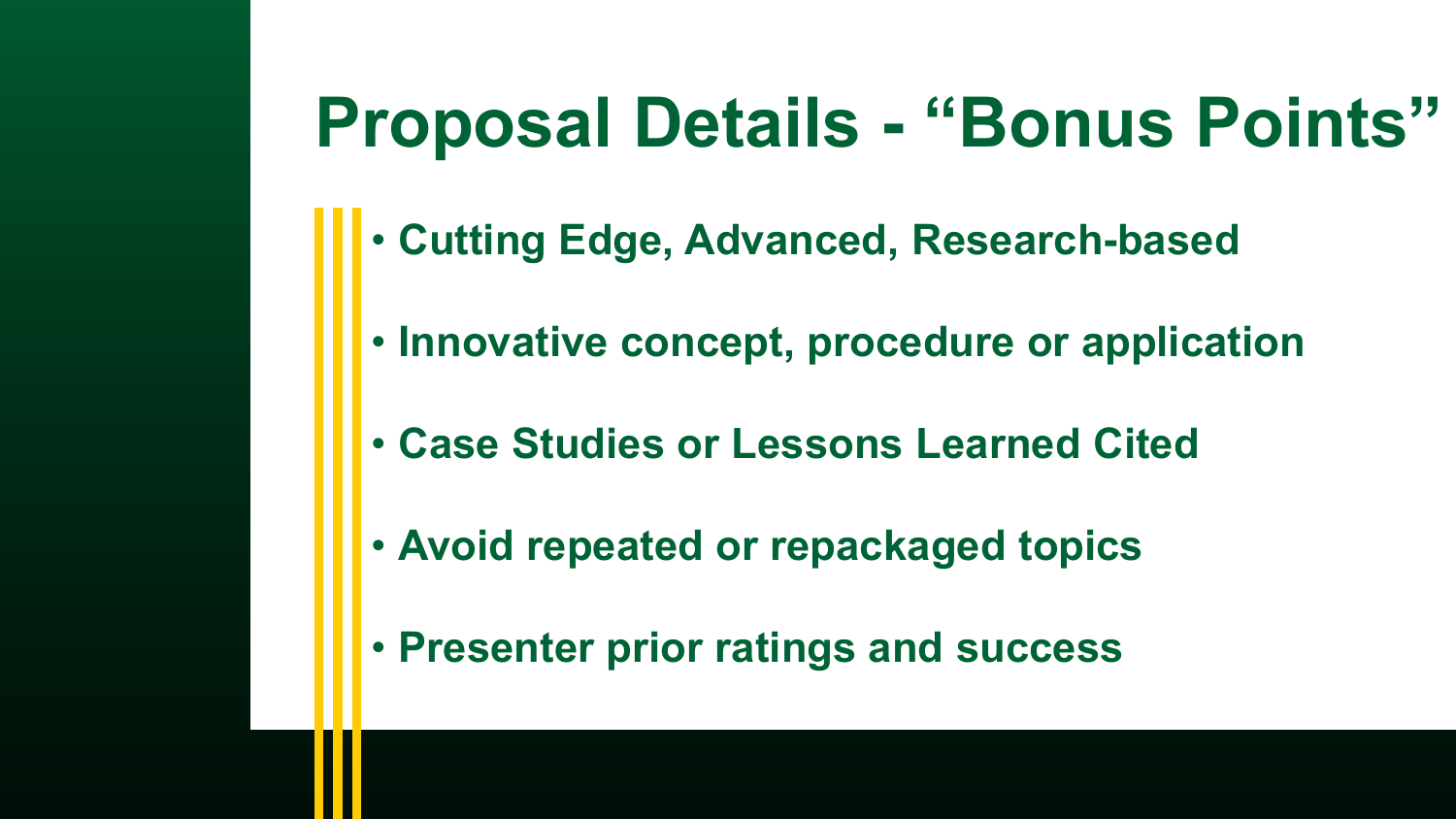### **You've been selected, now what?**

- **Acknowledge Acceptance– timely**
- **Complete all follow-up materials – timely**

#### • **Understand logistical requirements**

- Audiovisual Requirements
- Recording Permission
- PowerPoint Slides / Learning Resources
- Event Registration

#### • **NOTE THE DEADLINES**